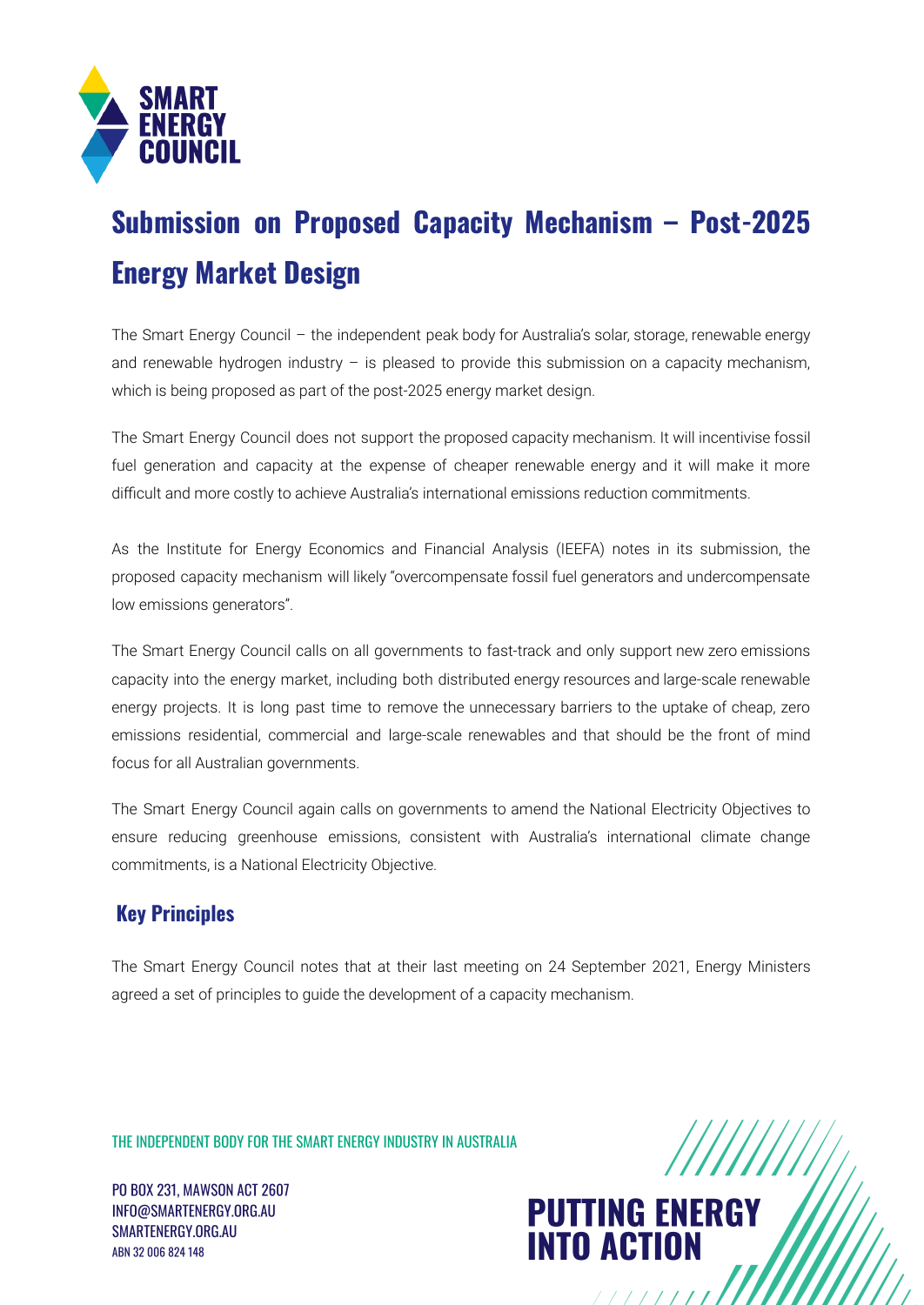The Smart Energy Council particularly notes that governments are able to opt out of any proposed capacity mechanism and we would encourage governments to do so. States and Territories should be able to opt in if they see sufficient merit in the proposal and it is consistent with Australia's climate change commitments.

The agreed principles are:

1. be consistent with the National Electricity Objective

2. focus on affordability, reliability, security, and continued emissions reduction of electricity supply

3. provide a signal to value capacity that best supports the needs of the National Electricity Market (NEM)

4. complement existing energy only market design and well-functioning markets for financial contracts, and other reforms in development

5. minimise regulatory burden for market participants

6. safeguard energy consumers. In particular:

a. ensure costs and revenues are efficiently and fairly allocated; and

b. avoid duplication of costs to secure reliability

7. ensure sharing of resources across the NEM by supporting inter-regional contracting

8. provide greater certainty around closure dates of exiting generation

9. mitigate reliability risks presented by unexpected closures of existing capacity

10. encourage the timely replacement of existing capacity through driving commitments to new investment within reasonable notice periods of closure of existing capacity

11. to the extent it does not conflict with State and Territory policies, be technology neutral to ensure a focus on the ability of each resource to deliver generation on demand, for the periods when it is most

PO BOX 231, MAWSON ACT 2607 INFO@SMARTENERGY.ORG.AU SMARTENERGY.ORG.AU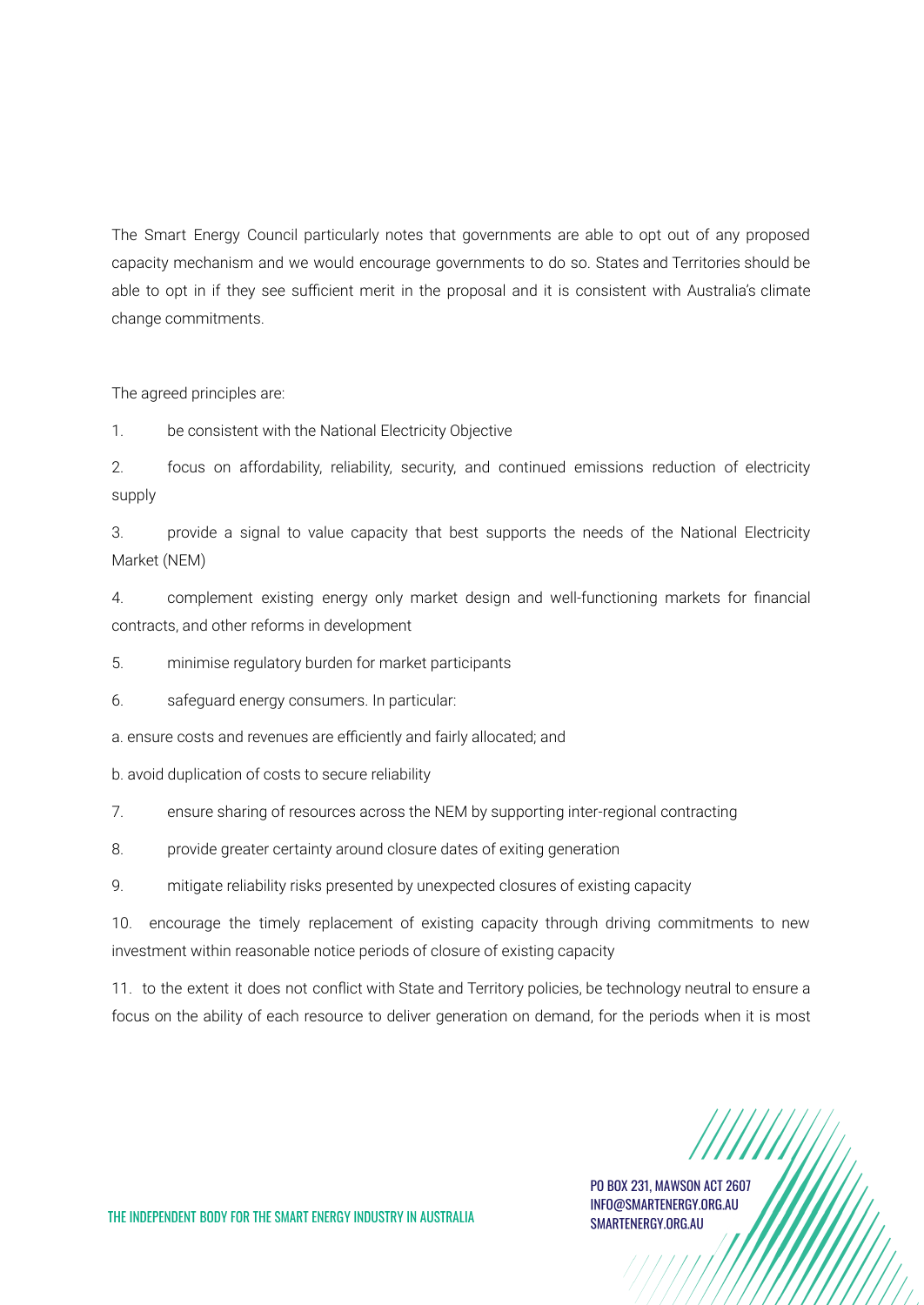needed. Jurisdictions must be able to determine, via their regulation, provided for in the National Electricity Law framework, which technologies are eligible for participation in a capacity mechanism in their region

12. recognise relevant State and Territory policies and investment schemes to account for bespoke arrangements to retain and replace existing capacity

13. enable jurisdictions to opt out, via the National Electricity Law framework

14. enable jurisdictions to opt in, through triggered thresholds for the mechanism

The Smart Energy Council broadly supports these principles, noting National Electricity Objectives need to be updated and noting governments cannot take a technology neutral approach if they are concerned about climate change.

## **Coal Closures**

It is well beyond time for the Australian Government to have an honest discussion with Australians about the closure of coal-fired power stations.

Pretending coal-fired power stations will continue to operate when no longer commercially feasible and, even worse, propping up them up financially as a short-term electoral payment – Angus Taylor's CoalKeeper subsidy - does not help local communities prepare for the inevitable change or help create new local jobs and industries, and is in obvious contravention of Australia's international climate change commitments.

The draft AEMO Integrated System Plan (ISP) is predicting coal closures by 2040, much earlier than some people have anticipated and some governments have planned for. Indeed, the ISP's step change scenario is increasingly looking like a business as usual scenario. This reinforces the urgent need for significant investment in renewables and firming technologies to be connected and online in coming years.

PO BOX 231, MAWSON ACT 2607 INFO@SMARTENERGY.ORG.AU SMARTENERGY.ORG.AU